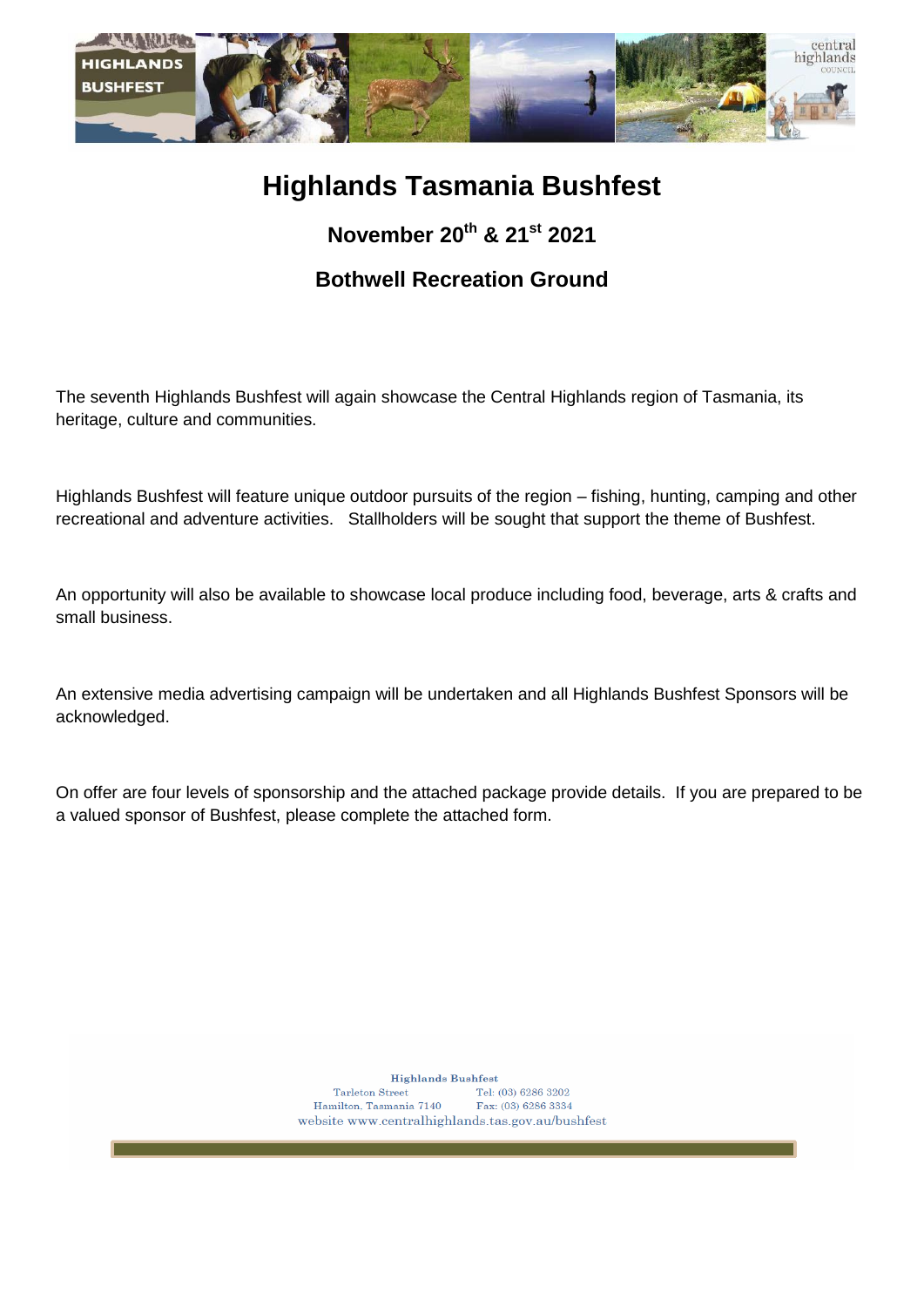

| <b>Name of Sponsor</b> |  |
|------------------------|--|
| <b>Address</b>         |  |
|                        |  |

#### **Sponsorship Tier:**

(please tick)

| Platinum      | \$5,000      |  |
|---------------|--------------|--|
| Gold          | \$2,000      |  |
| Silver        | \$1,000      |  |
| <b>Bronze</b> | \$500        |  |
| Supporter     | Other amount |  |

**Site Required:** YES / NO

**Payment Method** (please select one)

| Please find enclosed my cheque for sponsorship |  |
|------------------------------------------------|--|
| Please issue me with a tax invoice             |  |

**A copy of your logo for acknowledgement of your sponsorship would be appreciated.**

Highlands Bushfest Tarleton Street<br>
Tel: (03) 6286 3202<br>
Hamilton, Tasmania 7140<br>
Fax: (03) 6286 3334 website www.centralhighlands.tas.gov.au/bushfest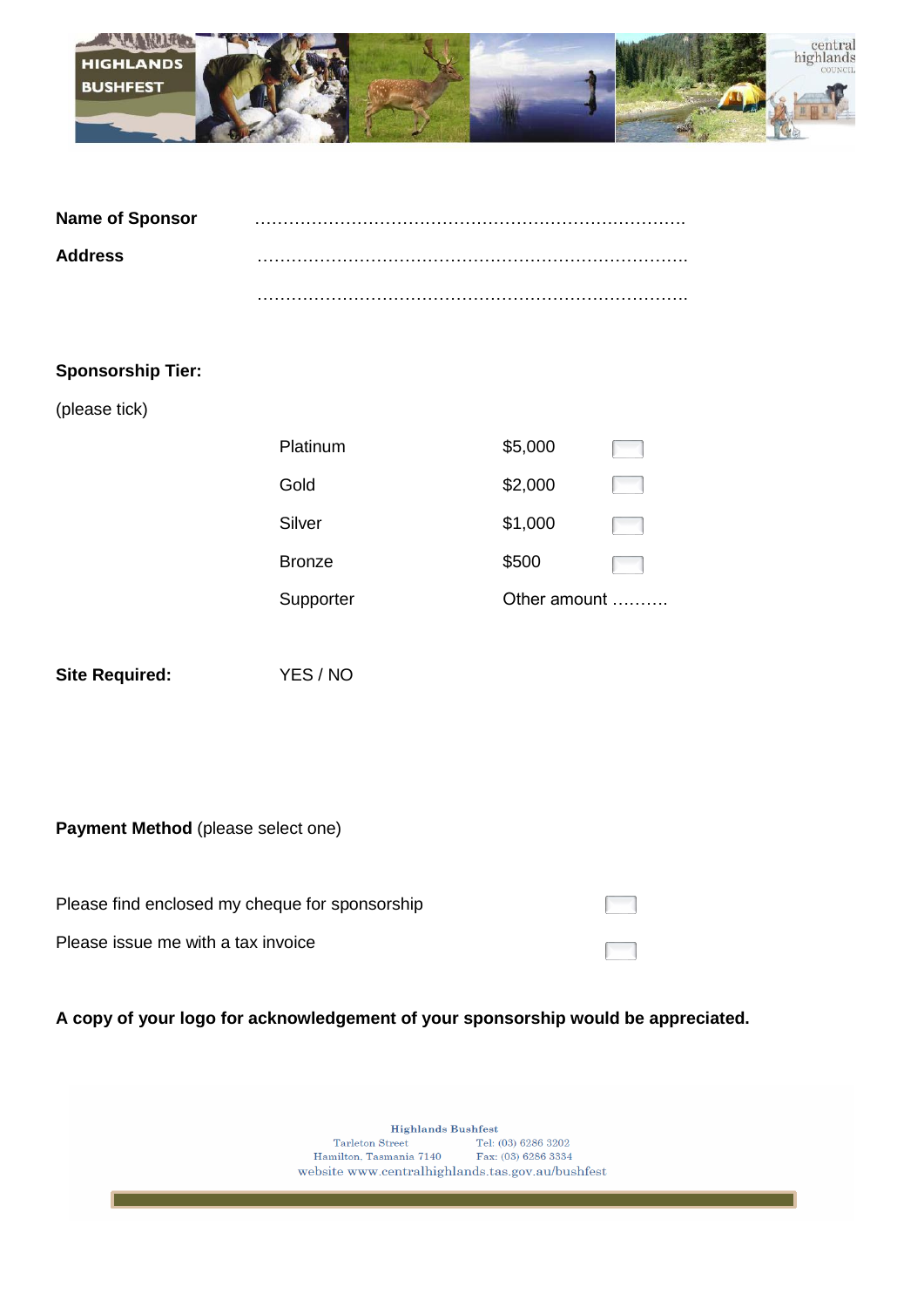



## **PLATINUM SPONSORSHIP \$5000**

This package would include the following:

Choice of any sized free site – for the display of your products and/or services

Acknowledged on/in media advertising - press and television as major sponsor

Recognition as major sponsor regularly over the two day event

Acknowledgement on programs – The business name and logo

Display of your banners on the ground

Provision of 50 free passes

Acknowledgement on Central Highlands Council Website and Facebook

**Highlands Bushfest** Tel: (03) 6286 3202 Tarleton Street Hamilton, Tasmania 7140 Fax: (03) 6286 3334 website www.centralhighlands.tas.gov.au/bushfest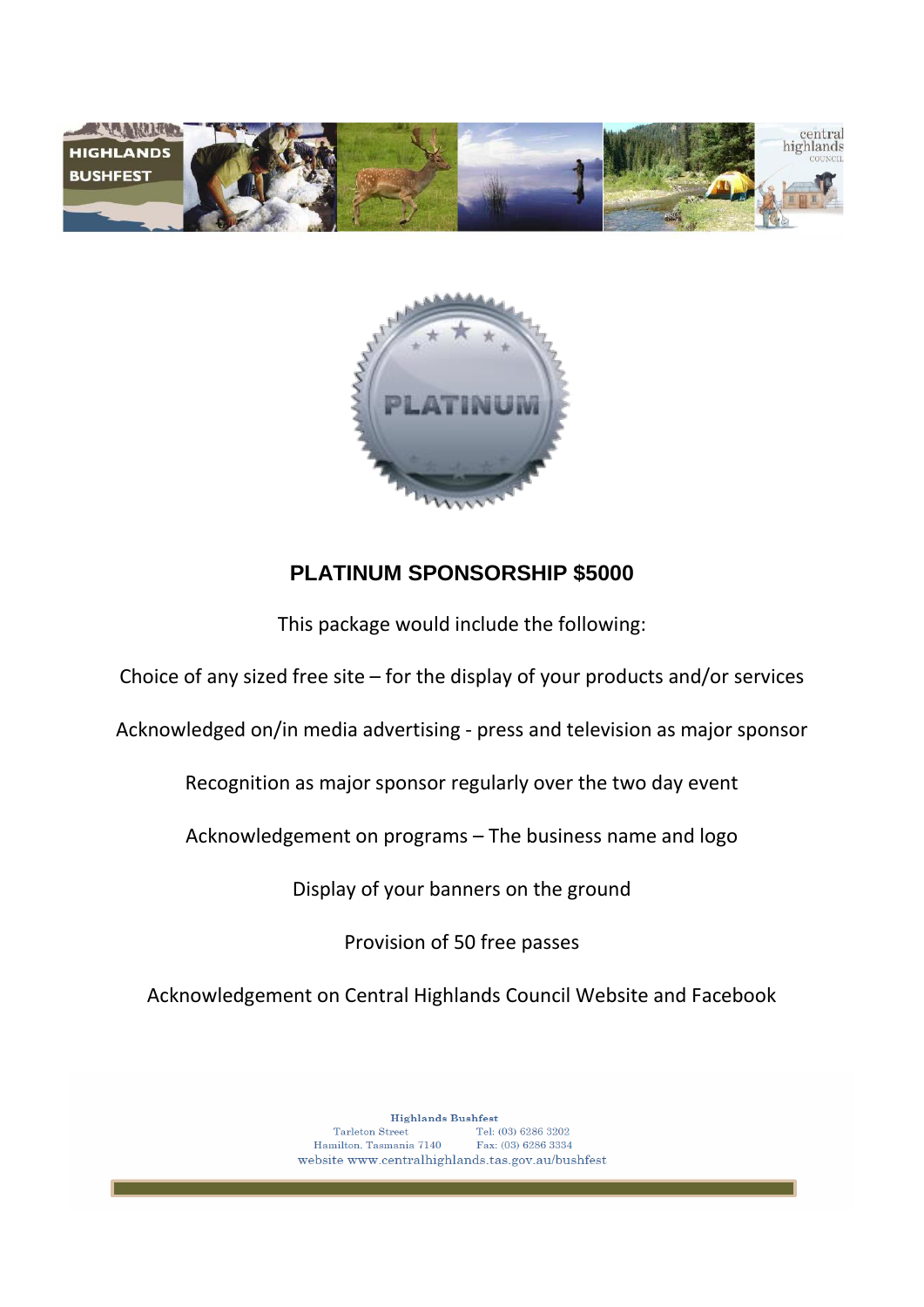



#### **GOLD SPONSORSHIP \$2000**

This package would include the following: A free site – for the display of your products and/or services Acknowledged on/in media advertising - press and television Recognition as a sponsor regularly over the two day event Acknowledgement on programs – The business name and logo Display of your banners on the ground Provision of 25 free passes

Acknowledgement on Central Highlands Council Website and Facebook

**Highlands Bushfest**  ${\bf T}arleton\;{\bf Street}$ Tel:  $(03)$  6286 3202 Hamilton, Tasmania 7140 Fax: (03) 6286 3334 website www.centralhighlands.tas.gov.au/bushfest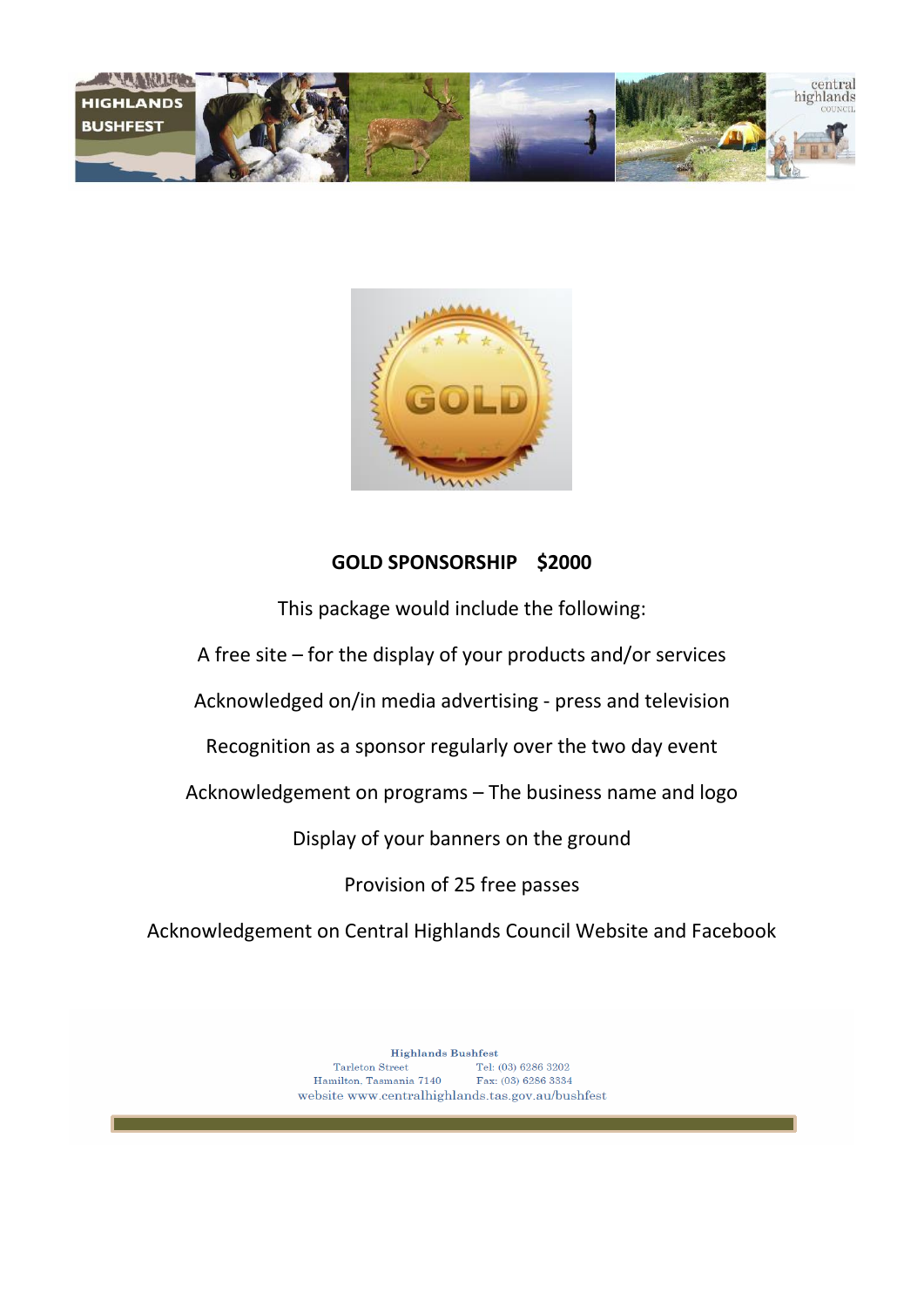



#### **SILVER SPONSORSHIP \$1000**

This package would include the following:

Acknowledged on/in media advertising - press and television

Recognition as a sponsor regularly over the two day event

Acknowledgement on programs – The business name and logo

Provision of 10 free passes

Acknowledgement on Central Highlands Council Website and Facebook

**Highlands Bushfest** Tel: (03) 6286 3202 Tarleton Street Hamilton, Tasmania 7140 Fax: (03) 6286 3334 website www.centralhighlands.tas.gov.au/bushfest